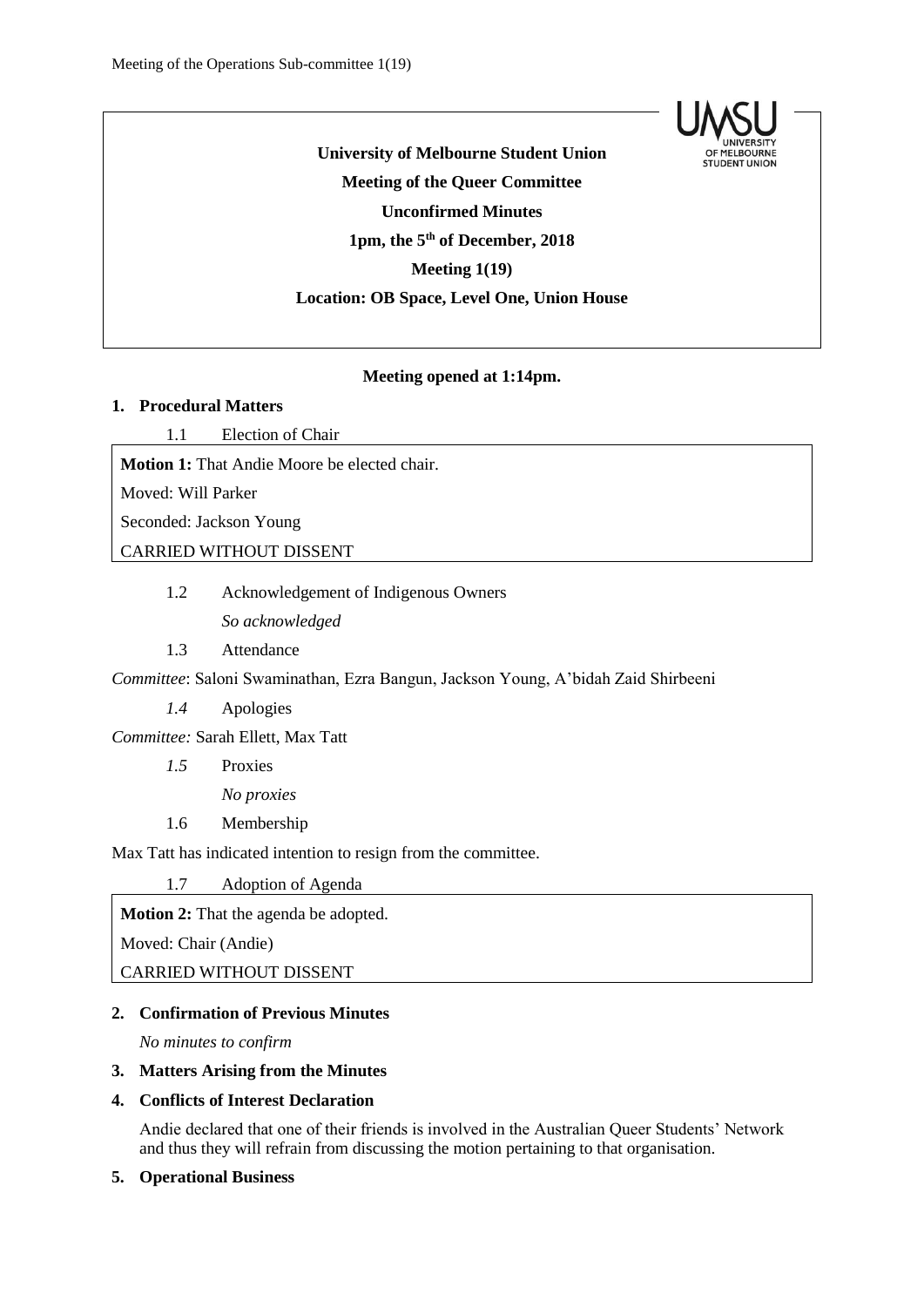### **6. Motions on Notice**

### 6.1 Use of Queer Department 2018 budget

**Motion 3:** To move all remaining funds from the 2018 budget into the Special Projects & Events budget line, and subsequently pass up to \$2000 to spend on t-shirts for the department.

Moved: Andie Moore

Seconded: Jackson Young

CARRIED WITHOUT DISSENT

**Motion 4:** To pass up to \$150 from the remaining 2018 budget to spend on the restocking and maintenance of the Queer Space.

Moved: Andie Moore

Seconded: Saloni Swaminathan

CARRIED WITHOUT DISSENT

**Motion 5:** To pass up to \$150 from the remaining 2018 budget to donate to the Australian Queer Students' Network's Ending Queer Youth Homelessness campaign.

Moved: Will Parker

Seconded: Jackson Young

CARRIED WITHOUT DISSENT

Will explained that the Australian Queer Students' Network (AOSN) is a network was created at Queer Collaborations in 2011 and has open online monthly meetings and minutes available in its closed Facebook group. They further explained that the Ending Queer Youth Homeless (EQYH) campaign involves sending out resources about housing options provided by universities and student unions for queer youth, and in particular those in precarious housing situations. AQSN hopes to spend more on media and social media advertising for the EQYH campaign, as well as to provide support to campuses that are without Student Representative Council funding or a Queer Department.

Shana Cochrane arrived at 1:33pm.

**Motion 6:** To adopt the attached budget as the Queer Department budget for 2019.

Moved: Andie Moore

Seconded: Will Parker

CARRIED WITHOUT DISSENT

**Motion 7:** That we approve budgetary delegation to the Operations Sub-Committee of up to \$1000 for each Queer Department Budget Line.

Moved: Andie Moore

Seconded: Ezra Bangun

CARRIED WITHOUT DISSENT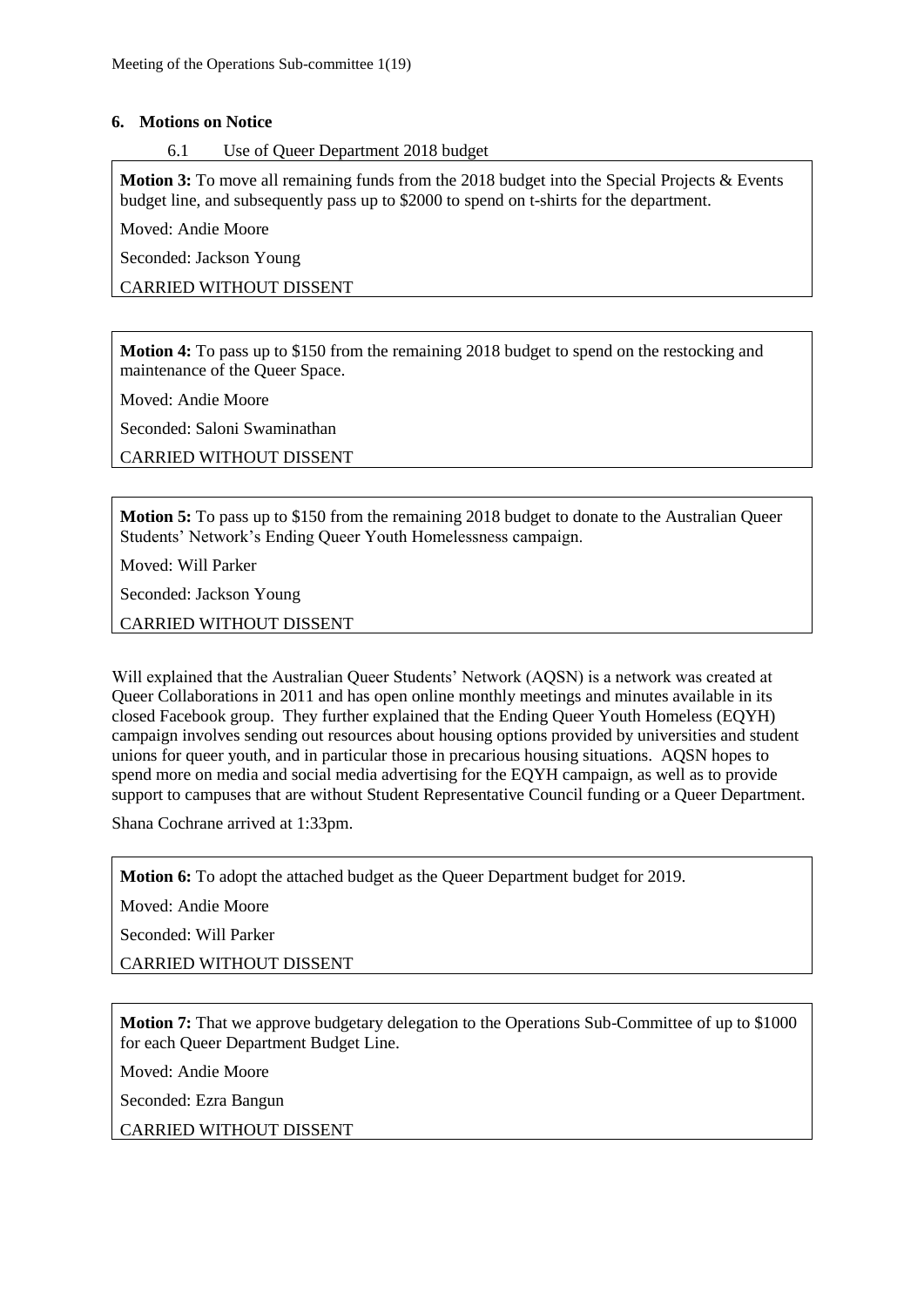## **7. Other Business**

- Summerfest plans
	- o It was agreed that Queer speed friending should ideally be scheduled so that it doesn't clash with other speed friending
	- o It was noted that there may be the potential to begin the event 'G&Ts with the LGBTs' during Summerfest
- Queer Space maintenance
	- o The idea of having a featured 'tea of the week', potentially from the Food Co-op, was raised
	- o The goal of replacing the Queer Space banner with one that includes images from the Rowden White archives was raised
	- o It was agreed that the cleaning schedule for the couches in the Queer Space should be checked
	- o The possibility of having a pet rock for the Queer Space was raised
	- o The importance of coffee in the Queer Space was affirmed
- Direct actions next year
	- o Action at the beginning of next year for gender neutral bathrooms was mentioned
	- o Andie noted that they have contacts who they can speak to about direct action
	- o The potential for fortnightly speaker events for the Queer Political Action Collective, held before Queer Lunch, was raised
- CAMP Magazine
	- o The importance of opening applications for editors soon was emphasised
- General ideas for 2019!
	- o The potential for collaborating with Melbourne University Sport was stated

# **8. Next Meeting**

Likely in January; will be organised with a WhenIsGood.

**9. Close**

# **Meeting closed at 2:01pm**